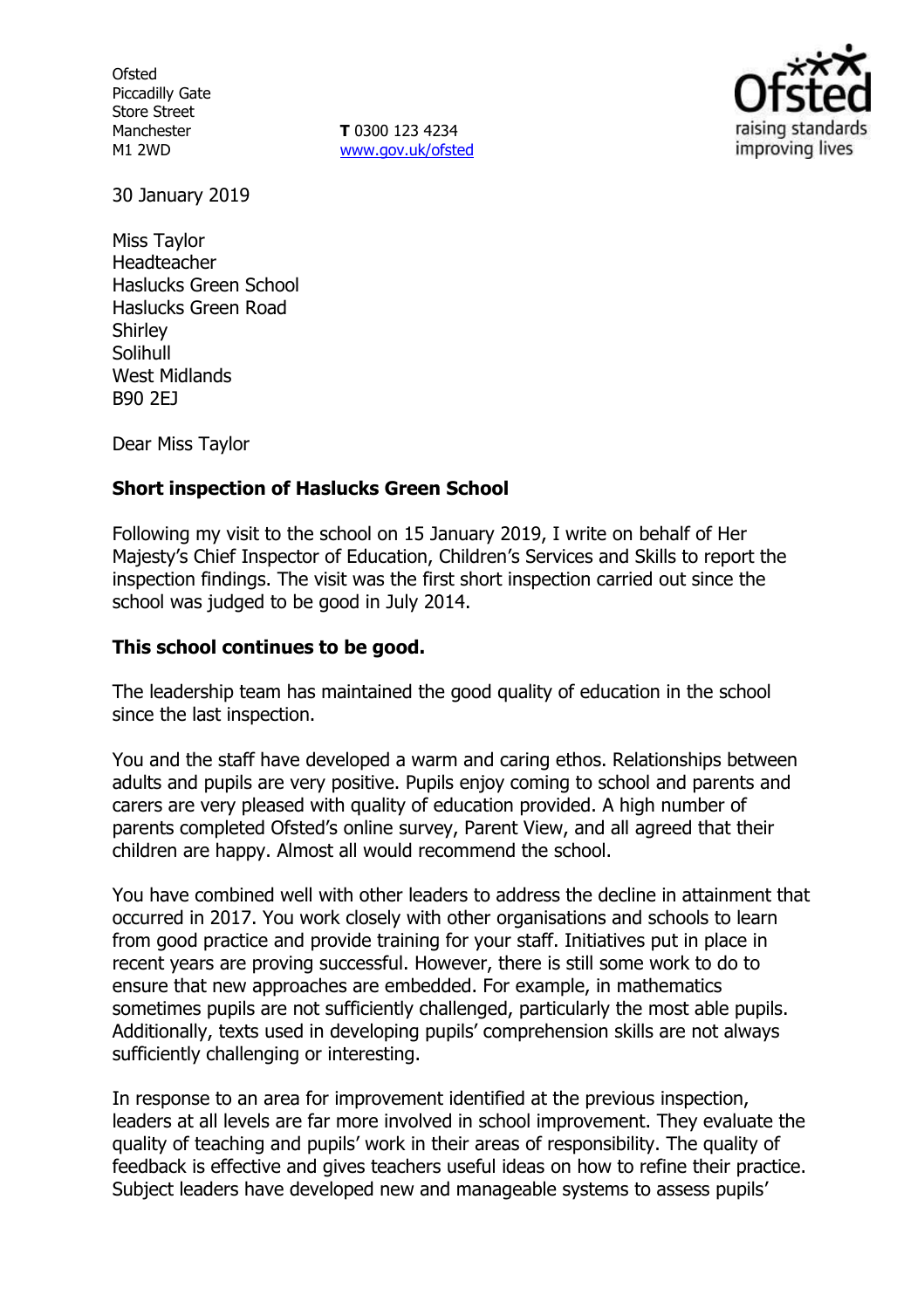

attainment in the foundation subjects.

The accuracy and use of assessment is a strength. You and the leadership team quickly assess pupils' attainment on entry to the school and then make regular checks to see how they are progressing over time. Effective moderation within school and with other schools helps to secure accurate assessments.

The quality of the presentation of pupils' work was an area for improvement noted at the previous inspection. You have put in place a clear policy and standard for presentation across the school. The quality of presentation in pupils' books has improved and is exemplary in some classes.

You have continued to refine the curriculum so that it is interesting for pupils. Their knowledge and understanding develop well across a range of subjects. During the inspection, several pupils commented on how they enjoy their learning in art, music and science. Older pupils talked knowledgeably about the Holocaust from their Second World War topic. Pupils said that they found extremely interesting topics, such as this, have a very positive impact on their learning generally.

Pupils' personal development is central to the ethos of the school. They work hard and behave very well. All of the parents who completed Ofsted's online survey, Parent View, agreed or strongly agreed that the school makes sure that pupils are well behaved. Pupils thrive on the range of roles and responsibilities they are given. The school council is proud that its feedback has brought about new extra-curricular clubs for cookery and creating comics. The 'ground force' team designed and created their own garden to display at the Malvern Spring Festival.

Parents and pupils appreciate the broad range of enrichment opportunities. Music is a strong feature of the school. Typical comments from pupils include, 'Since coming to this school, I have learned to play violin, trumpet and guitar.' Pupils are highly motivated by the on-site woodland activities they take part in. They also enjoy a broad range of trips, including to centres where they enjoy outdoor and adventurous activities.

The governing body is currently going through a transition period with the appointment of several new governors. The experienced chair has a good understanding of the school and ensures that leaders are provided with appropriate challenge. The governing body fulfils the vast majority of its statutory functions effectively. However, it has not made sure that its evaluations of the pupil premium and the physical education (PE) and sport premium are effective enough.

#### **Safeguarding is effective.**

You have ensured that all the arrangements for safeguarding are fit for purpose. You and the other designated safeguarding leads take your roles seriously and keep up to date with statutory guidelines. Other staff are informed of changes swiftly and you carry out effective checks to make sure that staff understand the school's policy. Staff training is effective and ensures that they have a good awareness of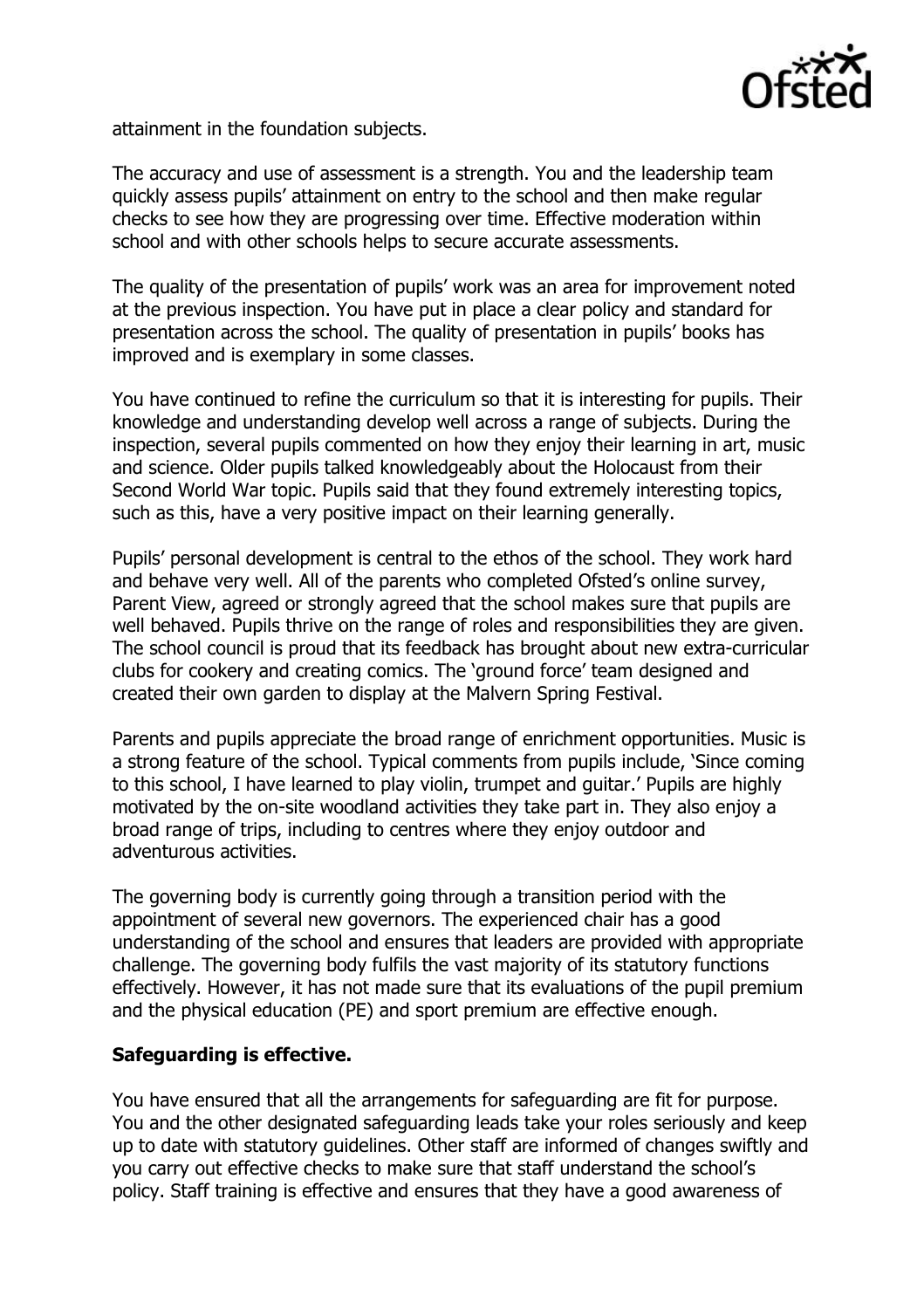

their responsibilities. There is a positive culture for keeping pupils safe.

Pupils have a good understanding of how to keep themselves safe. They are clear about dangers associated with the internet and know how important it is to tell an adult if they are concerned about something. The curriculum provides plenty of opportunities for pupils to learn about danger. During the inspection, several pupils talked of a visit from the fire service where they learned about a fire safety technique called 'stop, drop and roll'.

## **Inspection findings**

- $\blacksquare$  In 2017, pupils' attainment in reading at the end of key stage 2 was low compared to the national average. You responded well to this dip by refining your approaches to the teaching of reading. As a result, attainment has risen across the school. In 2018, the proportion of pupils achieving the expected standard was above the national average.
- You have put a clear and successful focus on improving the culture of reading. Pupils make good use of the library and enjoy talking about their favourite genres and authors. An effective system is in place to make sure that pupils read to an adult on a regular basis. Weaker readers are targeted for additional reading where it is required.
- **Pupils' reading comprehension skills are gradually improving. They are being** given increasing opportunities to retrieve information about a text or answer questions about what the author may be implying. Teachers ask effective questions to develop pupils' understanding of key words and why they have been used by the author. Sometimes, the texts chosen for reading comprehension activities are not sufficiently challenging or interesting. Where teachers vary the use of text, it has more success. For example, where teachers use a class novel as a stimulus for comprehension activities, the quality of pupils' answers shows a greater depth of understanding.
- In 2017, pupils' attainment also declined in mathematics at the end of key stage 2. In 2018, it improved but was still just below the levels seen nationally. Recently, you have put in place a range of new strategies to improve outcomes in mathematics. Staff's subject knowledge is improving through the project with a teaching school. Pupils make good use of practical apparatus to support their understanding of mathematical ideas. There is also clear evidence that pupils' reasoning skills are developing well in parts of the school.
- $\blacksquare$  Some of the mathematics initiatives are quite new and are not yet fully embedded across every class. As a result, pupils are sometimes not challenged as much as they should be. This is particularly the case for the most able pupils, who do not apply their understanding to more complex problems when they are finding work too easy. During the inspection, several pupils commented that work in mathematics is sometimes not as demanding as in other subjects.
- The pupil premium plan and evaluation published on the school's website is not as effective as it should be. During the inspection, we explored the different strategies that you have in place to support the improved learning of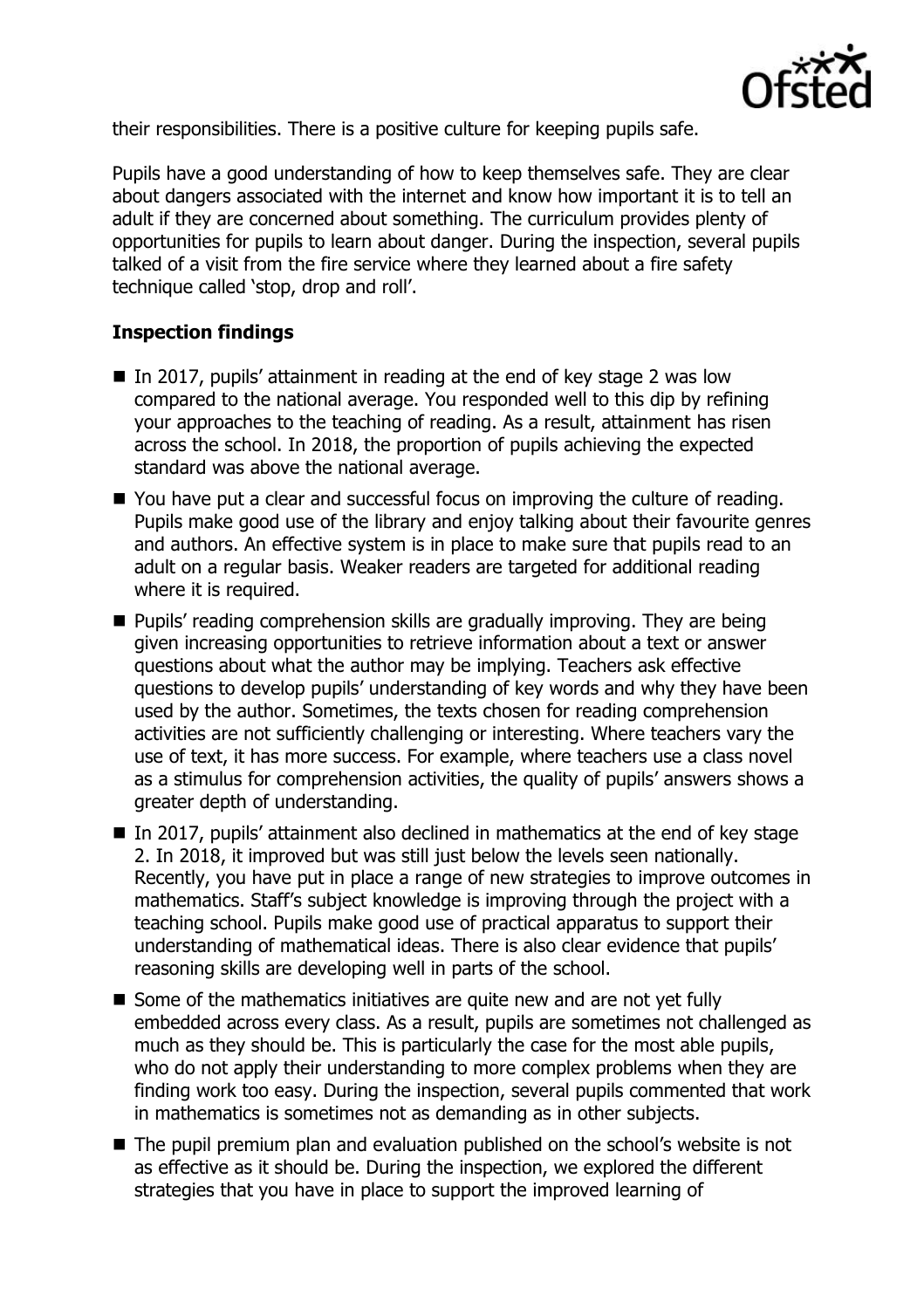

disadvantaged pupils. Some strategies are proving successful. For example, pupils' emotional development is well supported through play therapy and through additional reading support, pupils' reading ages have improved. The impact of the spending is not pulled together and evaluated as thoroughly as it should be. Consequently, leaders and governors cannot easily identify which strategies are having the most or least impact.

■ The PE and sport premium is generally having a positive impact. There has been a steep rise in the amount of competitive sport opportunities. During the inspection, pupils spoke enthusiastically about competing for the school in rugby, football, golf, basketball and dodgeball. A broader range of extra-curricular physical activity and sports clubs has also been introduced. Some staff have benefited from training to improve their delivery of PE. The PE and sport premium planning documents for last year and this year do not account for the full allocation received. A significant amount of funding was carried forward last academic year. You have not ensured that this aspect of leadership is as organised as it should be. As a result, funding is not exploited to its fullest extent.

# **Next steps for the school**

Leaders and those responsible for governance should ensure that:

- $\blacksquare$  mathematics teaching is sufficiently challenging, particularly for the most able pupils
- $\blacksquare$  the quality of texts used in reading comprehension activities provides sufficient challenge and interest for pupils
- $\blacksquare$  they have a deeper understanding of the impact of pupil premium strategies on disadvantaged pupils
- additional funding to improve PE and sport is fully allocated and spent, so that opportunities are maximised for pupils.

I am copying this letter to the chair of the governing body, the regional schools commissioner and the director of children's services for Solihull. This letter will be published on the Ofsted website.

Yours sincerely

Matt Meckin **Her Majesty's Inspector**

#### **Information about the inspection**

During the inspection, I held meetings with you and several other leaders. I met with the chair of governors and a school improvement adviser from the local authority. I spoke to pupils informally and formally. I made short visits to nine lessons and looked at a range of pupils' books. I spoke to parents at the start of the